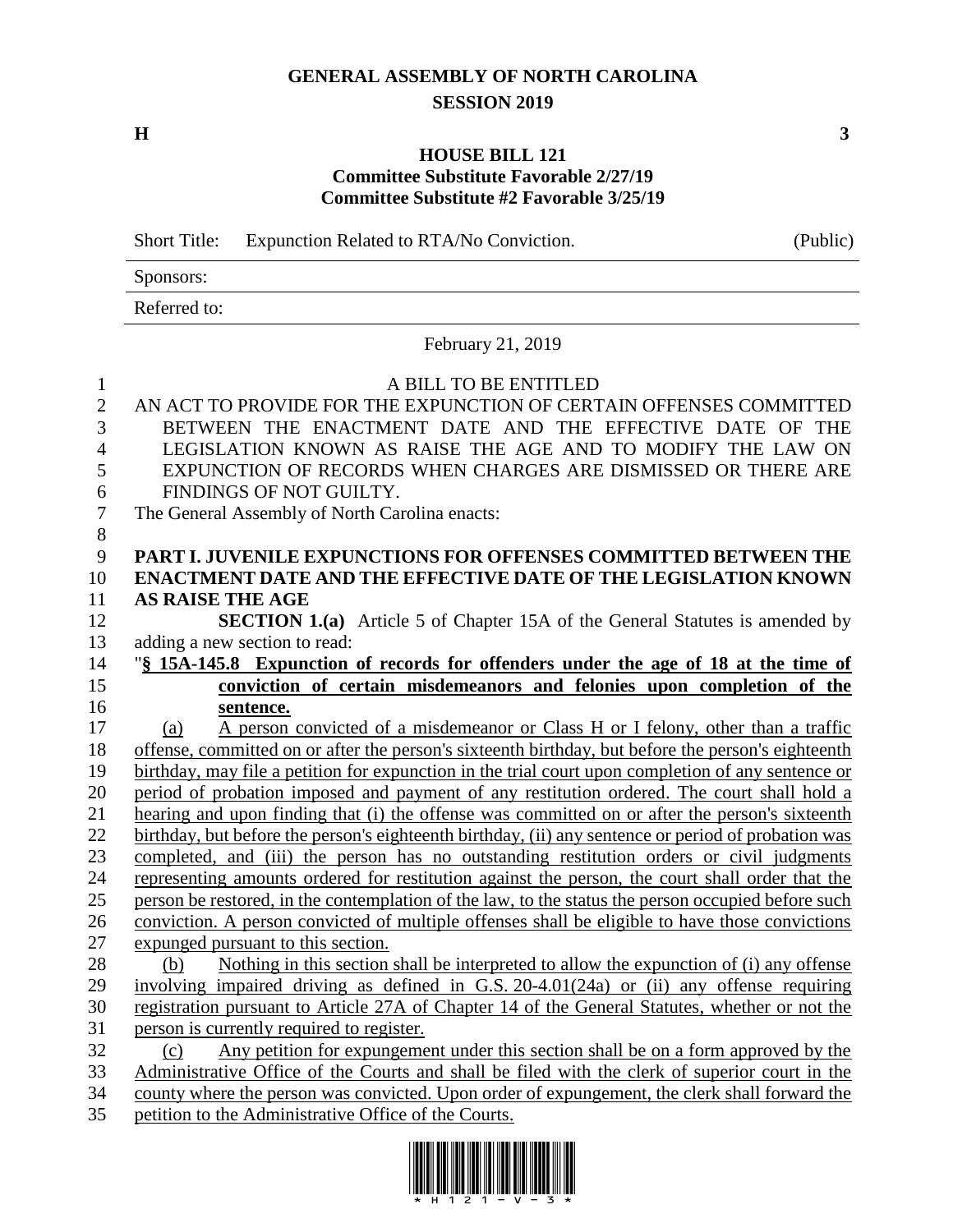|                                                                                                  |         | <b>General Assembly Of North Carolina</b>                                                            | <b>Session 2019</b> |
|--------------------------------------------------------------------------------------------------|---------|------------------------------------------------------------------------------------------------------|---------------------|
| (d)                                                                                              |         | No person as to whom such order has been entered shall be held thereafter under any                  |                     |
| provision of any laws to be guilty of perjury or otherwise giving a false statement by reason of |         |                                                                                                      |                     |
|                                                                                                  |         | that person's failure to recite or acknowledge such arrest, or indictment, information, or trial, or |                     |
|                                                                                                  |         | response to any inquiry made of the person for any purpose.                                          |                     |
| (e)                                                                                              |         | The court shall also order that the conviction be expunged from the records of the                   |                     |
|                                                                                                  |         | court. The court shall direct all law enforcement agencies, the Division of Adult Correction and     |                     |
|                                                                                                  |         | Juvenile Justice of the Department of Public Safety, the Division of Motor Vehicles, and any         |                     |
|                                                                                                  |         | other State or local government agencies identified by the petitioner as bearing record of the same  |                     |
|                                                                                                  |         | to expunge their records of the petitioner's conviction. The clerk shall notify State and local      |                     |
|                                                                                                  |         | agencies of the court's order as provided in G.S. 15A-150.                                           |                     |
| (f)                                                                                              |         | No filing fee shall be required to file a petition under this section, and the costs of              |                     |
|                                                                                                  |         | expunging the records shall not be taxed against the petitioner."                                    |                     |
|                                                                                                  |         | <b>SECTION 1.(b)</b> This section is effective December 1, 2019, and applies to offenses             |                     |
|                                                                                                  |         | committed on or after July 1, 2017, and on or before November 30, 2019.                              |                     |
|                                                                                                  |         |                                                                                                      |                     |
|                                                                                                  |         | PART II. PROSECUTOR ACCESS TO EXPUNGED FILES                                                         |                     |
|                                                                                                  |         | <b>SECTION 2.(a)</b> G.S. 15A-151.5(a) reads as rewritten:                                           |                     |
| "(a)                                                                                             |         | Notwithstanding any other provision of this Article, the Administrative Office of the                |                     |
|                                                                                                  |         | Courts shall make all confidential files maintained under G.S. 15A-151 electronically available      |                     |
|                                                                                                  |         | to all prosecutors of this State if the criminal record was expunged on or after July 1, 2018, under |                     |
| any of the following:                                                                            |         |                                                                                                      |                     |
|                                                                                                  | (1)     | G.S. 15A-145. Expunction of records for first offenders under the age of 18 at                       |                     |
|                                                                                                  |         | the time of conviction of misdemeanor; expunction of certain other                                   |                     |
|                                                                                                  |         | misdemeanors.                                                                                        |                     |
|                                                                                                  | (2)     | G.S. 15A-145.1. Expunction of records for first offenders under the age of 18                        |                     |
|                                                                                                  |         | at the time of conviction of certain gang offenses.                                                  |                     |
|                                                                                                  | (3)     | G.S. 15A-145.2. Expunction of records for first offenders not over 21 years of                       |                     |
|                                                                                                  |         | age at the time of the offense of certain drug offenses.                                             |                     |
|                                                                                                  | (4)     | G.S. 15A-145.3. Expunction of records for first offenders not over 21 years of                       |                     |
|                                                                                                  |         | age at the time of the offense of certain toxic vapors offenses.                                     |                     |
|                                                                                                  | (5)     | G.S. 15A-145.4. Expunction of records for first offenders who are under 18                           |                     |
|                                                                                                  |         | years of age at the time of the commission of a nonviolent felony.                                   |                     |
|                                                                                                  | (6)     | G.S. 15A-145.5. Expunction of certain misdemeanors and felonies; no age                              |                     |
|                                                                                                  |         | limitation.                                                                                          |                     |
|                                                                                                  | (7)     | G.S. 15A-145.6. Expunctions for certain defendants convicted of prostitution.                        |                     |
|                                                                                                  | (7a)    | G.S. 15A-145.8. Expunction of records for offenders under the age of 18 at                           |                     |
|                                                                                                  |         | the time of conviction of certain misdemeanors and felonies upon completion                          |                     |
|                                                                                                  |         | of the sentence.                                                                                     |                     |
|                                                                                                  | (8)     | G.S. 15A-146(a). Expunction of records when charges are dismissed.                                   |                     |
|                                                                                                  | (9)     | G.S. 15A-146(a1). Expunction of records when charges are dismissed."                                 |                     |
|                                                                                                  |         | <b>SECTION 2.(b)</b> This section is effective December 1, 2019.                                     |                     |
|                                                                                                  |         |                                                                                                      |                     |
|                                                                                                  |         | PART III. STREAMLINE EXPUNCTIONS FOR CHARGES NOT RESULTING IN                                        |                     |
| <b>CONVICTION</b>                                                                                |         |                                                                                                      |                     |
|                                                                                                  |         | <b>SECTION 3.(a)</b> G.S. 15A-146 reads as rewritten:                                                |                     |
|                                                                                                  |         | "§ 15A-146. Expunction of records when charges are dismissed or there are findings of not            |                     |
|                                                                                                  | guilty. |                                                                                                      |                     |
| (a)                                                                                              |         | If any person is charged with a crime, either a misdemeanor or a felony, or was                      |                     |
|                                                                                                  |         | charged with an infraction under G.S. 18B-302(i) prior to December 1, 1999, and the charge is        |                     |
| dismissed, that person may petition the court of the county where the charge was brought for an  |         |                                                                                                      |                     |
|                                                                                                  |         | order to expunge from all official records any entries relating to his-that person's apprehension    |                     |